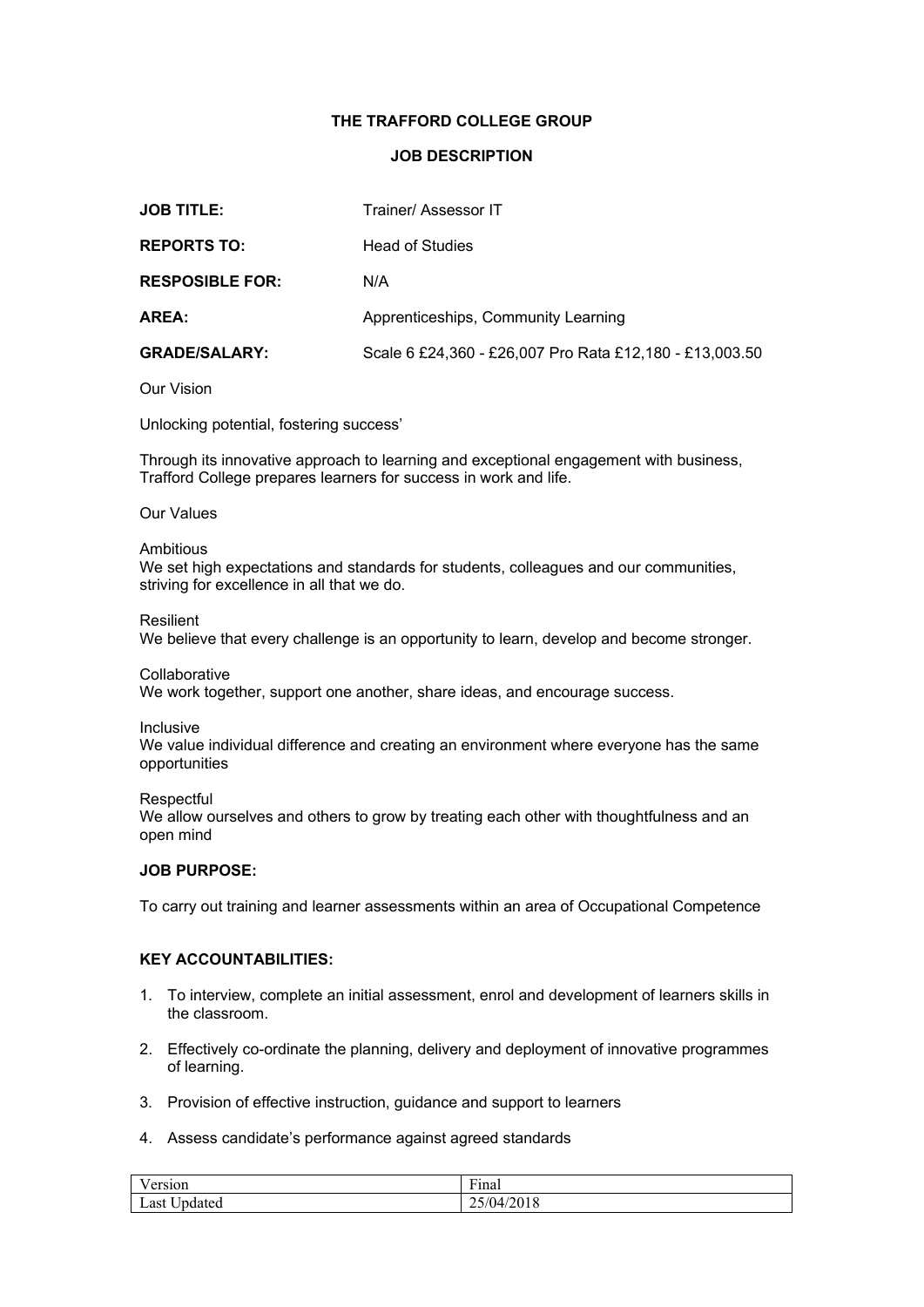- 5. To co-ordinate internal verification process, implementing and maintaining the College policies and procedures
- 6. To assist the community development team in a range of activities that will contribute to improving curriculum development and excellence.

# **KEY AREAS OF RESPONSIBILITY:**

- 1. Responsible for planning and delivering innovative programmes of learning, enabling learners to develop their knowledge and practical skills so that they can demonstrate their competence to industry standards
- 2. Conduct initial assessments and training needs analyses to identify the learning styles of learners and apprentices within an area of Occupational Competence
- 3. Deliver functional skills IT up to level 2 as well as essential digital skills qualifications.
- 4. To carry out any administrative work associated with the learning programmes that the Group delivers, such as completing learner documentation that is required as part of funding compliance.
- 5. Maintain regular contact with learners and assessors within your area.
- 6. Carry out initial assessment including additional learning and social needs of learners and completion of associated paperwork (endorsements and sign up paperwork)
- 7. Undertake learner induction
- 8. To provide support to learners in centre on a one to one and group basis.
- 9. To perform such other duties as reasonably correspond to the general character of the post and are commensurate with its level of responsibility.
- 10. To work across all sites where needed.

# **Equality and Diversity:**

- 1. It is the responsibility of the post holder to promote equality and diversity throughout the Group.
- 2. The post holder will undertake their duties in full accordance with the Group's policies and procedures relating to equal opportunity and diversity.

# **Health and Safety:**

- 1. To promote health, safety and welfare throughout the Trafford College Group
- 2. To undertake their duties and responsibilities in full accordance with Trafford College Group's Health and Safety Policy and Procedures.

### **Safeguarding Children and Vulnerable Adults:**

1. It is the responsibility of the post holder to commit to safeguarding and promoting the welfare of children and vulnerable adults within the Group.

| T                                   | $\mathbf{r}$                                                 |
|-------------------------------------|--------------------------------------------------------------|
| ersion                              | Final                                                        |
| $ -$<br><b>+</b><br>Last<br>Updated | $\mathcal{L}$<br>$\sqrt{2}$<br>- 14<br>201 o<br>$V$ T<br>ا ب |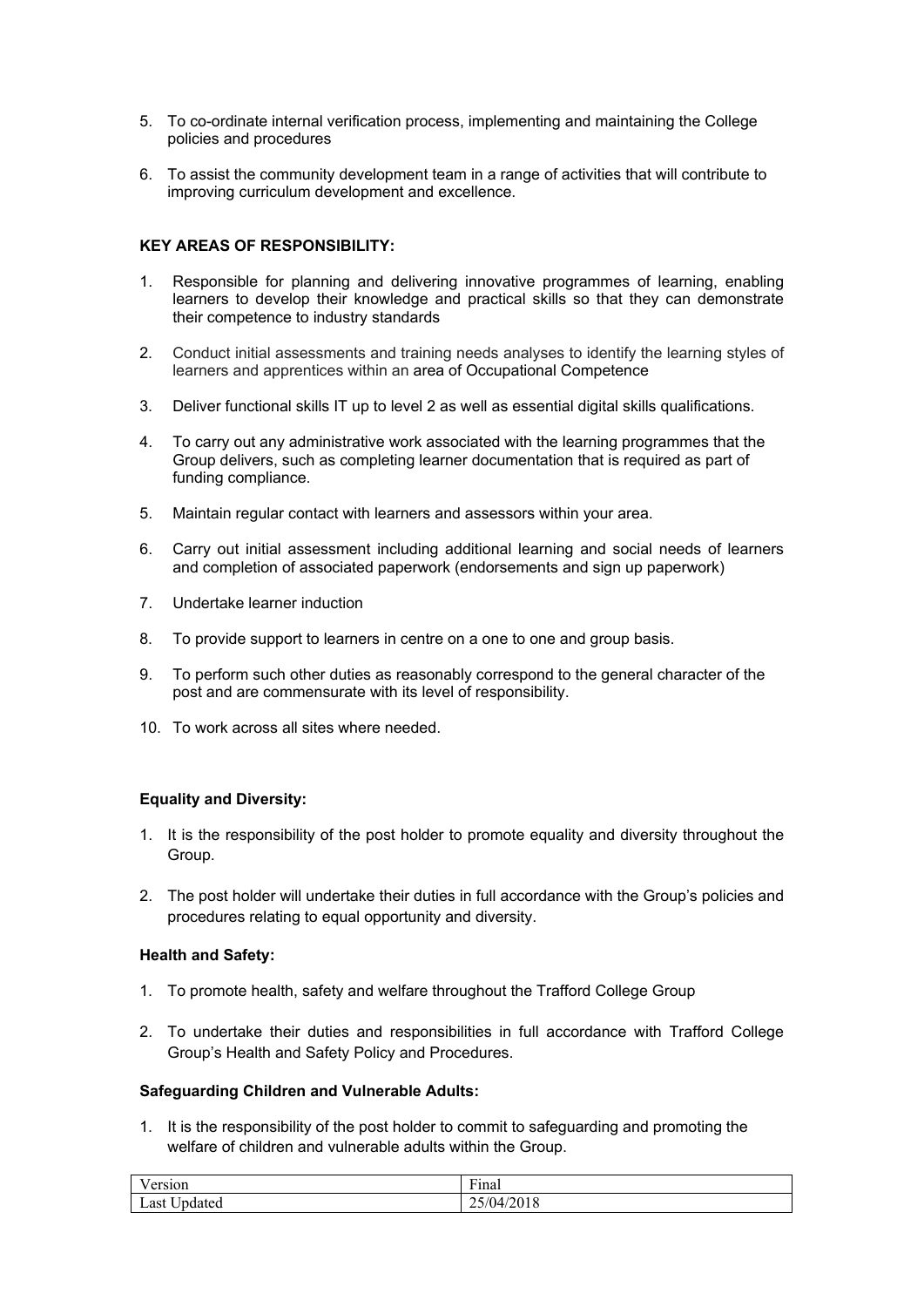- 2. The post holder will undertake their duties in full accordance with the Group's policies and procedures relating to safeguarding and promoting the welfare of children and vulnerable adults, e.g. dealing with learner issues i.e. safeguarding and referring on to specialist staff.
- 3. This position is subject to an enhanced criminal records check from the Disclosure & Barring Service (DBS) and will be subject to satisfactory clearance of this check.
- 4. If this position is classed as Regulated Activity, it is subject to an Adult & Child barring check.

## **Review**

The details contained in this job description, particularly the principal accountabilities, reflect the content of the job at the date the job description was prepared. It should be remembered, however, that over time, the nature of individual jobs will inevitably change; existing duties may be lost and other duties may be gained without changing the general character of the duties of the level of responsibility entailed. Consequently, the Corporation will expect to revise this job description from time to time and will consult with the post holder at the appropriate time.

### **Person Specification –** Trainer Assessor

| <b>Attributes</b>                                                                                                                               | <b>Essential</b> | <b>Desirable</b> |
|-------------------------------------------------------------------------------------------------------------------------------------------------|------------------|------------------|
| <b>Values and Behaviours</b>                                                                                                                    |                  |                  |
| Be bold in all that we do, pushing the boundaries to ensure that our<br>staff and learners reach their full potential                           |                  |                  |
| Be ambitious for ourselves and our learners. Set high expectations<br>and standards and strive to achieve excellence in all that we do.         |                  |                  |
| Appreciate your own strengths whilst demonstrating respect for<br>others, treating people with thoughtfulness, dignity and an open<br>mind.     |                  |                  |
| Collaborate, share ideas, encourage each other to succeed and<br>work together in a supportive environment to achieve our goals.                |                  |                  |
| Professional, be honest, reliable and polite to create a positive<br>image of the College while demonstrating the highest standards of<br>work. |                  |                  |

| T<br>0.480404<br>ет бион                       | $\mathbf{r}$<br>$r1$ nai |
|------------------------------------------------|--------------------------|
| $ -$<br>0 <sup>1</sup><br>Jpdated<br>Last<br>◡ | ıд<br>701 o<br>--        |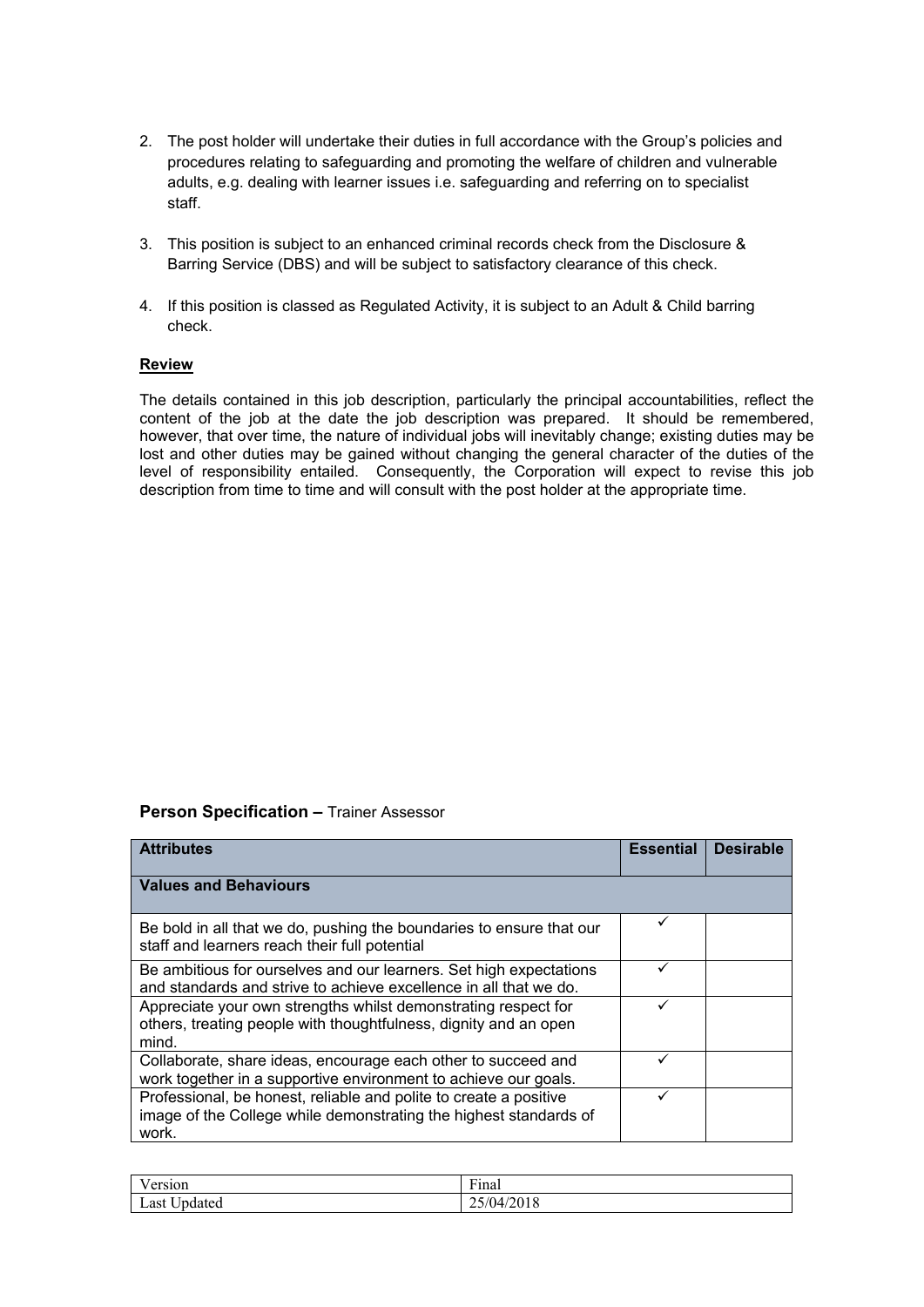| <b>Qualifications</b>                                                                                                                                     |   |  |
|-----------------------------------------------------------------------------------------------------------------------------------------------------------|---|--|
| A teaching qualification (PTLLS, CTLLS, DTLLS, PGCE, CertEd)                                                                                              | ✓ |  |
| Literacy and numeracy to a level 2 or a willingness to work towards                                                                                       | ✓ |  |
| <b>Experience, Knowledge and Skills</b>                                                                                                                   |   |  |
| Proficient in delivering Functional Skills up to level 2                                                                                                  | ✓ |  |
| Experience of assessing and/or teaching in the area of work based<br>learning                                                                             |   |  |
| Experience of working with young people                                                                                                                   | ✓ |  |
| Comprehensive knowledge of the subject area.                                                                                                              | ✓ |  |
| The ability to plan and deliver assessment to meet each learner's<br>needs                                                                                | ✓ |  |
| The ability to assess learners' starting points and monitor their<br>progress, set challenging tasks and build on and extend learning for<br>all learners | ✓ |  |
| The ability to deliver detailed and timely feedback following<br>assessment of learning.                                                                  | ✓ |  |
| The ability to develop English and maths as part of a learners'<br>programme.                                                                             | ✓ |  |
| Empathy and the ability to recognise the different needs of others<br>and commitment to want to meet those needs.                                         | ✓ |  |
| An interest in the learners and a commitment to support them to<br>achieve their best.                                                                    | ✓ |  |
| The ability to inspire, motivate and develop the capabilities of<br>learners resulting in the delivery of outcomes.                                       |   |  |
| Self-confidence and an ability to tenaciously challenge under<br>performance of learners.                                                                 |   |  |
| Excellent communication skills and the ability to give and receive<br>feedback to improve performance.                                                    | ✓ |  |
| The ability to develop positive, supportive and coaching relationships<br>with learners.                                                                  | ✓ |  |
| The ability to work as a member of a cohesive team and build<br>productive relationship with colleagues, customers<br>and key<br>stakeholders.            |   |  |
| The ability to build networks and relationships and understand<br>stakeholder perspectives for the benefit of the organisation.                           | ✓ |  |
| Experience and evidence of supporting learners to achieve their<br>maximum potential.                                                                     | ✓ |  |
| Ability to respond to feedback to personally develop.                                                                                                     | ✓ |  |
| Continued<br>professional<br>within<br>the<br>subject<br>development<br>area/curriculum field the post relates to.                                        | ✓ |  |

| T      | $\mathbf{r}$  |
|--------|---------------|
| ersion | Finai         |
| $ -$   | $\sim$ $\sim$ |
| Last   | 472010        |
| bdated | $\checkmark$  |
| ັ      | $\sim$        |